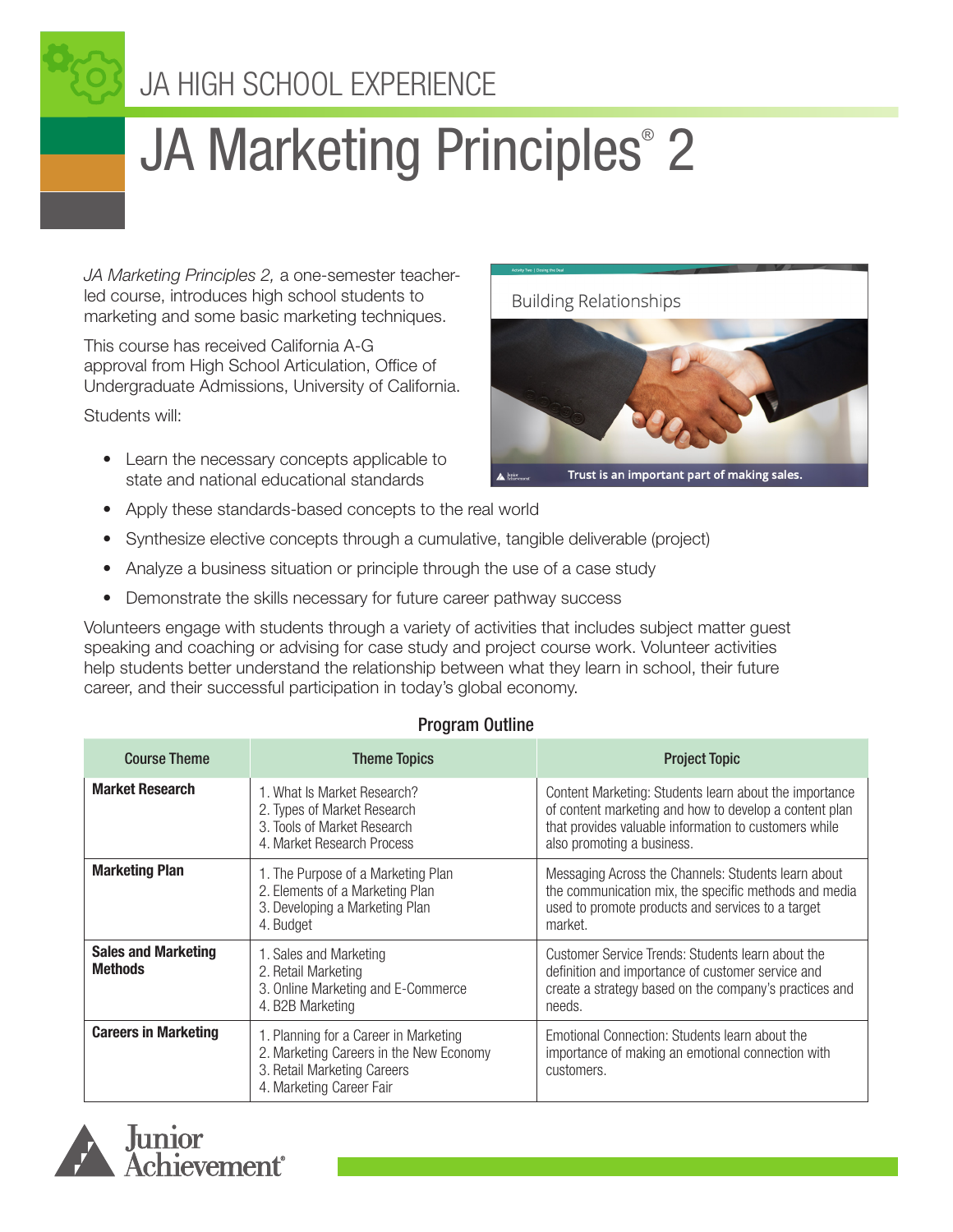For the guiding national standards that are presented below, the legend for reference is as follows: CCTC—Common Career Technical Core; NBEA PF—National Business Education Association Standards for Personal Finance.

#### Theme 1: Marketing Research

| <b>Session</b>                                   | <b>Session Description</b>                                                                                                                                                                                   | <b>Guiding Standards</b>                                                                                                                                                                                                                                                                                                                                          | <b>Student Learning Activities</b>                                                                                                                                                                                                                                                                                                                                                                                            |
|--------------------------------------------------|--------------------------------------------------------------------------------------------------------------------------------------------------------------------------------------------------------------|-------------------------------------------------------------------------------------------------------------------------------------------------------------------------------------------------------------------------------------------------------------------------------------------------------------------------------------------------------------------|-------------------------------------------------------------------------------------------------------------------------------------------------------------------------------------------------------------------------------------------------------------------------------------------------------------------------------------------------------------------------------------------------------------------------------|
| 1: What Is<br><b>Market</b><br><b>Research?</b>  | Students learn how<br>market research allows<br>companies to gather,<br>analyze, and interpret<br>information to make<br>strategic decisions about<br>their product line and<br>how it is marketed.          | • CCTC-MK 4.8: Explain marketing research<br>activities to develop or revise a marketing<br>plan.<br>• NBEA-MRKT V. Marketing Research:<br>Analyze the role of marketing research in<br>decision-making.                                                                                                                                                          | 1. Examine the reasons market research is<br>conducted.<br>2. Learn key steps in the process of conducting<br>market research.<br>3. Research the methods businesses use to<br>conduct market research.<br>4. Demonstrate how market research benefits<br>companies.                                                                                                                                                          |
| 2: Types of<br><b>Market</b><br><b>Research</b>  | Students learn about<br>primary (qualitative) and<br>secondary (quantitative)<br>research and the<br>contribution they make<br>to marketing.                                                                 | • CCTC-MK-SAL 1.2: Employ marketing<br>information to plan marketing activities.<br>• NBEA-MKT III. Analyze the influence of<br>external factors on marketing.<br>• NBEA-MKT IV. The Marketing Mix<br>Achievement Standard: Analyze the<br>elements of the marketing mix, their<br>interrelationships, and how they are used<br>in the marketing process.         | 1. Define qualitative and quantitative market<br>research.<br>2. Evaluate the purposes of qualitative and<br>quantitative market research.<br>3. Examine methods of quantitative market<br>research.<br>4. Apply quantitative market research<br>methodology to a business scenario.                                                                                                                                          |
| 3: Tools for<br><b>Market</b><br><b>Research</b> | Students understand a<br>product's market and<br>create a marketing plan.<br>They learn about the<br>different types of research<br>tools used to gather data<br>on demographics and<br>lifestyles.          | • CCTC-MK-COM 3.1: Plan marketing<br>research activities to ensure appropriateness<br>and adequacy of data-collection efforts.<br>• CCTC-MK-COM 3.2: Design qualitative<br>marketing research study to ensure<br>appropriateness of data-collection efforts.<br>• NBEA-MRKT V: External Factors: Analyze the<br>influence of external factors on marketing.       | 1. Examine methods of qualitative market<br>research.<br>2. Identify an appropriate research tool to design a<br>qualitative research study.<br>3. Conduct a qualitative research study (in-depth<br>interview).<br>4. Analyze the results of qualitative research.                                                                                                                                                           |
| 4: Market<br><b>Research</b><br><b>Process</b>   | Students learn about<br>market research tools<br>used to gather data<br>on demographics<br>and lifestyles.<br>Through gaining an<br>understanding of the<br>market, students can<br>create a marketing plan. | • CCTC-MK-COM 3.3: Collect marketing<br>information to ensure accuracy and<br>adequacy of data for decision-making in<br>marketing communications.<br>• CCTC-MK 4.8: Explain marketing<br>research activities to develop or revise<br>marketing plan.<br>• NBEA-Marketing V. Marketing Research:<br>Analyze the role of marketing research in<br>decision-making. | 1. Identify steps in the market research process<br>used to measure brand identity.<br>2. Research how brands have handled image<br>problems in the past.<br>3. Perform market research related to brand identity.<br>4. Present quantitative data to a "marketing"<br>department" and give recommended solutions<br>to an identified brand identity problem.<br>5. Exhibit polished and effective presentation<br>technique. |

#### Theme 2: Marketing Plan

| <b>Session</b>                                                        | <b>Session Description</b>                                                                                                                                        | <b>Guiding Standards</b>                                                                                                                                                                                                                                                                                            | <b>Student Learning Activities</b>                                                                                                                                                                         |
|-----------------------------------------------------------------------|-------------------------------------------------------------------------------------------------------------------------------------------------------------------|---------------------------------------------------------------------------------------------------------------------------------------------------------------------------------------------------------------------------------------------------------------------------------------------------------------------|------------------------------------------------------------------------------------------------------------------------------------------------------------------------------------------------------------|
| $1:$ The<br><b>Purpose</b><br>of a<br><b>Marketing</b><br><b>Plan</b> | Students learn the<br>importance of a<br>marketing plan to<br>describe a company's<br>marketing strategies<br>and how those<br>strategies will be<br>implemented. | • CCTC-MK-10: Use marketing strategies<br>and processes to determine and meet<br>client needs and wants.<br>• NBEA-Marketing I. Foundations of<br>Marketing: Recognize the customer-<br>oriented nature of marketing and analyze<br>the impact of marketing activities on the<br>individual, business, and society. | 1. Explain the role of essential purpose of a<br>marketing plan in business.<br>2. Review and analyze a company's marketing<br>plan.<br>3. Research and develop a market snapshot for<br>a marketing plan. |

*(continued)*

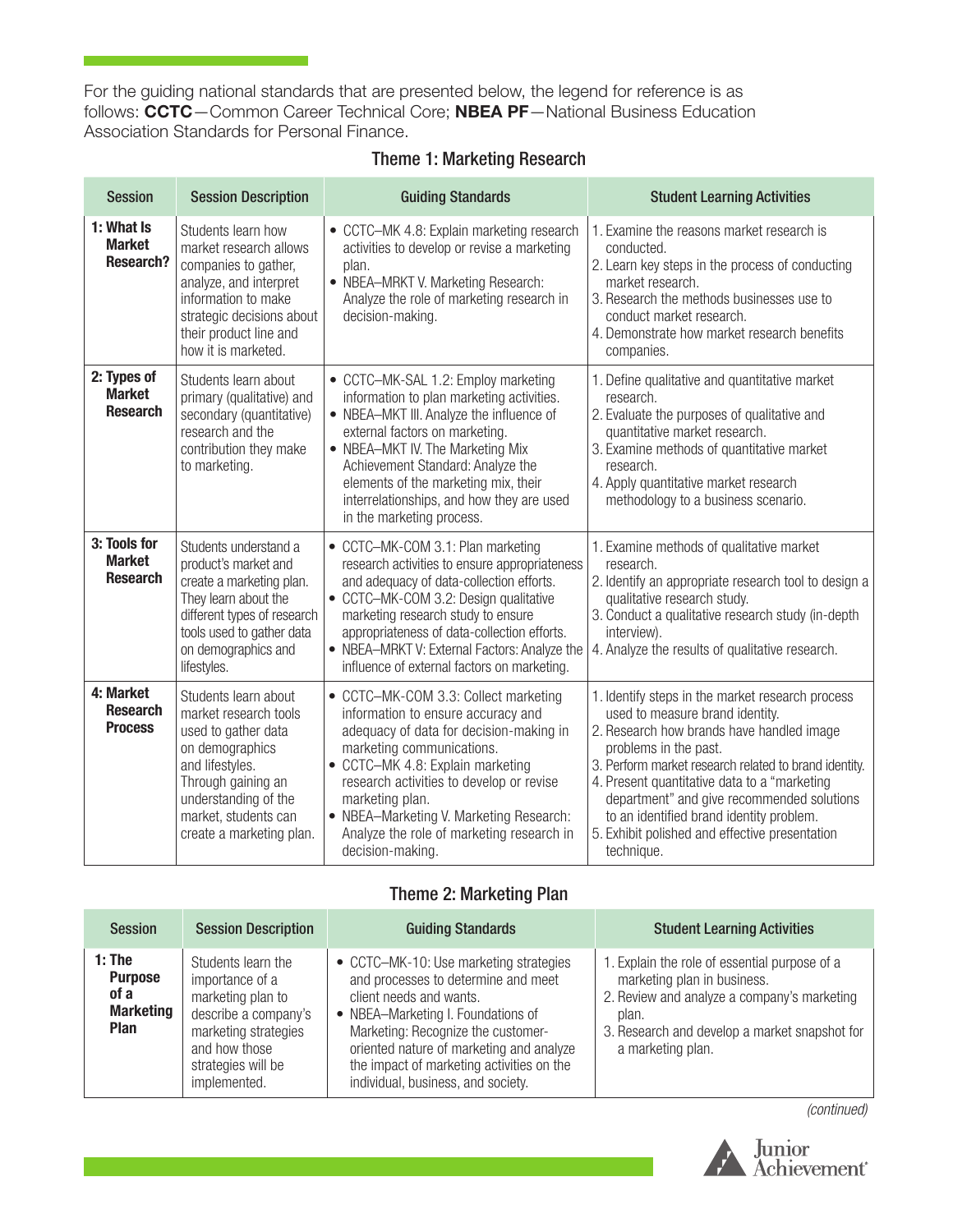## Theme 2: Marketing Plan

| <b>Session</b>                                  | <b>Session Description</b>                                                                                                                                                                                      | <b>Guiding Standards</b>                                                                                                                                                                                                                                                                                                                                           | <b>Student Learning Activities</b>                                                                                                                                                                                                                                                                                                     |
|-------------------------------------------------|-----------------------------------------------------------------------------------------------------------------------------------------------------------------------------------------------------------------|--------------------------------------------------------------------------------------------------------------------------------------------------------------------------------------------------------------------------------------------------------------------------------------------------------------------------------------------------------------------|----------------------------------------------------------------------------------------------------------------------------------------------------------------------------------------------------------------------------------------------------------------------------------------------------------------------------------------|
| 2: Elements<br>of a<br><b>Marketing</b><br>Plan | Students learn<br>the elements of a<br>marketing plan and<br>how they combine to<br>provide a roadmap<br>for implementing<br>marketing strategies.                                                              | • CCTC-MK 10.4: Utilize marketing<br>information to develop a marketing plan.<br>• NBEA-Marketing IV. The Marketing Plan:<br>Describe the elements, design, and<br>purposes of a marketing plan.                                                                                                                                                                   | 1. Define the essential components of a<br>marketing plan.<br>2. Develop approaches for creating a marketing<br>plan.<br>3. Examine successful mission statements and<br>explain their role in marketing plans.<br>4. Create a written product description for a<br>marketing plan.                                                    |
| 3: Developing<br>a<br><b>Marketing</b><br>Plan  | Students gain<br>experience in<br>developing a<br>marketing plan,<br>including a situational<br>analysis that is a key<br>element of any plan.                                                                  | • CCTC-MK-COM 3.1: Plan marketing<br>research activities to ensure<br>appropriateness and adequacy of data-<br>collection efforts.<br>• CCTC-MK-COM 3.2: Design qualitative<br>marketing research study to ensure<br>appropriateness of data-collection efforts.<br>• NBEA-MRKT V: External Factors: Analyze<br>the influence of external factors on<br>marketing. | 1. Review the approaches to developing and<br>writing the elements of a marketing plan.<br>2. Describe the elements and purpose of a<br>SWOT Analysis.<br>3. Organize questions to solve a situation<br>through a SWOT Analysis.<br>4. Apply SWOT Analysis to the development of<br>a marketing strategy.                              |
| 4: Market<br><b>Research</b><br><b>Process</b>  | Students learn about<br>market research tools<br>used to gather data<br>on demographics<br>and lifestyles.<br>Through gaining an<br>understanding of the<br>market, students can<br>create a marketing<br>plan. | • CCTC-MK 02.4: Determine needed<br>resources for a new marketing project or<br>business venture.<br>• NBEA-Marketing VI. The Marketing Plan.<br>Describe the elements, design, and<br>purposes of a marketing plan.                                                                                                                                               | 1. Describe the importance of a marketing<br>budget as an element of a marketing plan.<br>2. Examine methods of creating a marketing<br>budget.<br>3. Use methods of tracking, monitoring, and<br>analyzing marketing metrics as related to<br>ROI (return on investment).<br>4. Adjust marketing activities based on plan<br>results. |

## Theme 3: Sales and Marketing Records

| <b>Session</b>                   | <b>Session Description</b>                                                                                                                                                                                                                                                                                       | <b>Guiding Standards</b>                                                                                                                                                                                                                                                                                                                                                                                                                       | <b>Student Learning Activities</b>                                                                                                                                                                                                                                   |
|----------------------------------|------------------------------------------------------------------------------------------------------------------------------------------------------------------------------------------------------------------------------------------------------------------------------------------------------------------|------------------------------------------------------------------------------------------------------------------------------------------------------------------------------------------------------------------------------------------------------------------------------------------------------------------------------------------------------------------------------------------------------------------------------------------------|----------------------------------------------------------------------------------------------------------------------------------------------------------------------------------------------------------------------------------------------------------------------|
| 1: Sales and<br><b>Marketing</b> | In many companies, sales<br>and marketing function<br>hand in hand. Marketing<br>evaluates customer wants<br>and needs, then develops,<br>implements, and tweaks<br>a plan to meet those<br>wants and needs while<br>generating profits. Sales<br>has the direct link to the<br>customer and closes the<br>deal. | • CCTC-MK 10.3: Explain sales processes<br>and techniques to enhance customer<br>relationships and to increase the likelihood<br>of making a sale.<br>• NBEA-Marketing IV. Examine the role<br>of salespeople in building customer<br>relationships.<br>• NBEA-Marketing IV. Plan and organize<br>a sales presentation (e.g., approaching<br>prospects, asking appropriate questions,<br>relating features and benefits to customer<br>needs). | 1. Examine the reasons market<br>research is conducted.<br>2. Learn key steps in the process of<br>conducting market research.<br>3. Research the methods businesses<br>use to conduct market research.<br>4. Demonstrate how market research<br>benefits companies. |

*(continued)*

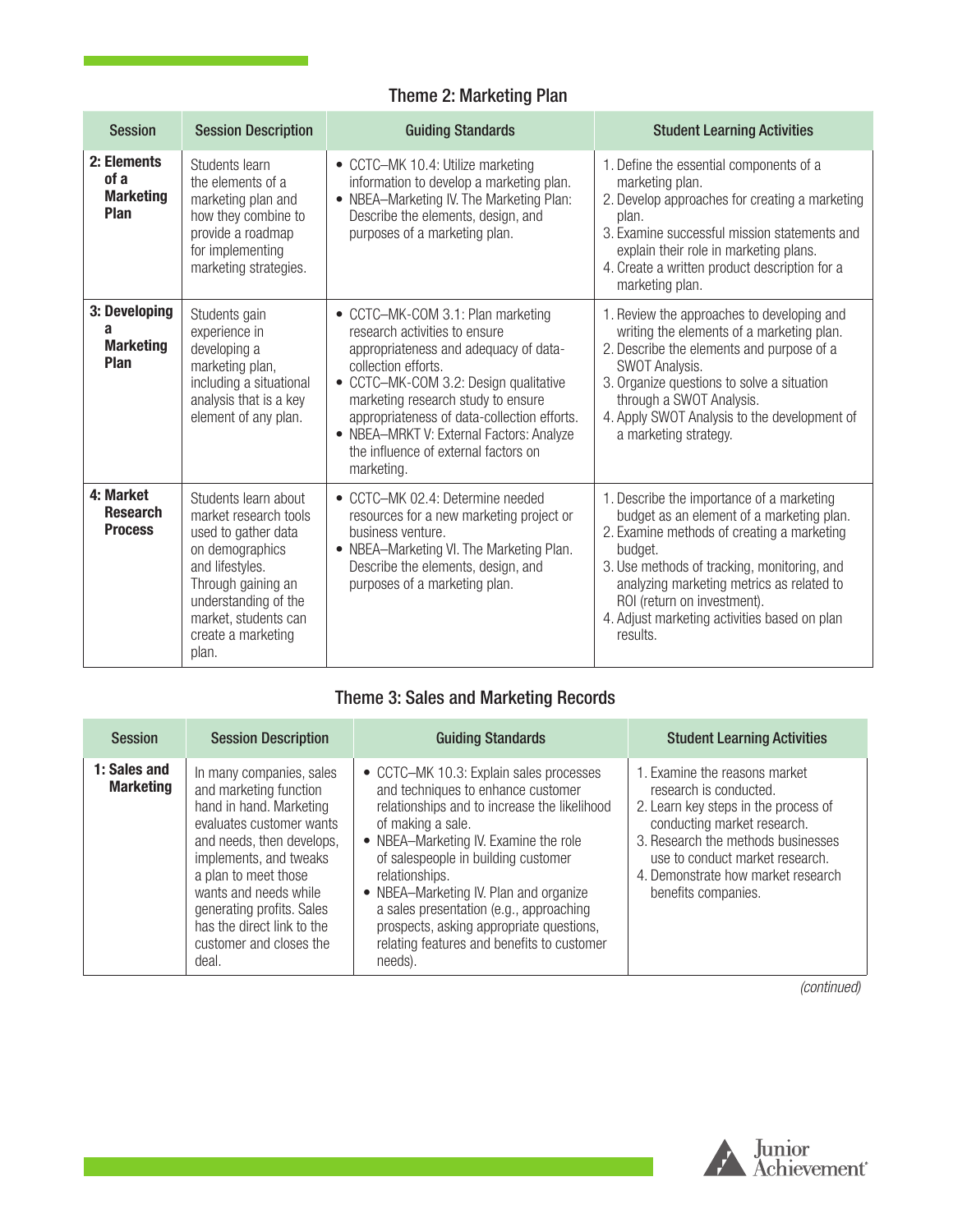## Theme 3: Sales and Marketing Records

| <b>Session</b>                                            | <b>Session Description</b>                                                                                                                                                                                                                                                                                                                        | <b>Guiding Standards</b>                                                                                                                                                                                                                                                                    | <b>Student Learning Activities</b>                                                                                                                                                                                                                                                                                                                                 |
|-----------------------------------------------------------|---------------------------------------------------------------------------------------------------------------------------------------------------------------------------------------------------------------------------------------------------------------------------------------------------------------------------------------------------|---------------------------------------------------------------------------------------------------------------------------------------------------------------------------------------------------------------------------------------------------------------------------------------------|--------------------------------------------------------------------------------------------------------------------------------------------------------------------------------------------------------------------------------------------------------------------------------------------------------------------------------------------------------------------|
| 2: Retail<br><b>Marketing</b>                             | Retailers market themselves<br>to raise awareness of their<br>stores and drive sales. Retail<br>marketing involves selling<br>products to consumers<br>from a fixed location.<br>For the purposes of this<br>session, it does not include<br>e-commerce or online sales.                                                                          | • CCTC-MK-MGT 4.3: MK-SAL 1.2: Employ<br>marketing information to plan marketing<br>activities.<br>• NBEA-MKT IV. The Marketing Mix: Analyze<br>the elements of the marketing mix, their<br>interrelationships, and how they are used in<br>the marketing process.                          | 1. Explain the unique aspects of retail<br>marketing.<br>2. Describe the characteristics of an<br>effective retail business.<br>3. Describe the connection between<br>store location, company brand, and<br>product marketing strategies.<br>4. Evaluate two highly effective retail<br>stores, and explain why they are<br>successful with two different markets. |
| 3: Online<br><b>Marketing</b><br>and<br><b>E-Commerce</b> | The Internet has grown<br>to become a major<br>force in marketing and<br>sales. Businesses and<br>individuals who market<br>and sell online can reach<br>large audiences at a low<br>cost and consumers can<br>research and purchase<br>products from anywhere at<br>any time.                                                                    | • CCTC-MK-SAL 1.2: Employ marketing<br>information to plan marketing activities.<br>• NBEA-Marketing I. Foundations of<br>Marketing: Recognize the customer-<br>oriented nature of marketing and analyze<br>the impact of marketing activities on the<br>individual, business, and society. | 1. Describe online marketing and<br>e-commerce.<br>2. Distinguish the advantages and<br>disadvantages of buying online for<br>both seller and buyer.<br>3. Explain search engine optimization<br>and social media marketing as a<br>method of driving e-commerce<br>traffic.<br>4. Create a Web page promoting<br>e-commerce best practices.                       |
| 4: B2B<br><b>Marketing</b>                                | <b>Business to business</b><br>(B2B) marketing involves<br>promoting the sale of<br>one company's product<br>or service to another<br>company. All companies,<br>government agencies,<br>medical institutions, and<br>educational systems<br>engage in B2B activities,<br>and B2B marketing is how<br>they learn about and sell to<br>each other. | • CCTC-MK-SAL 1.2: Employ marketing<br>information to plan marketing activities.<br>• NBEA-Marketing IV. The Marketing Mix:<br>Analyze the elements of the marketing mix,<br>their interrelationships and how they are<br>used in the marketing process.                                    | 1. Define B2B marketing.<br>2. Describe the difference in B2B<br>marketing and B2C (consumer)<br>marketing.<br>3. Research ways that companies<br>market their products and services to<br>B2B customers.<br>4. Develop a marketing plan for a B2B<br>company.                                                                                                     |

## Theme 4: Careers in Marketing

| <b>Session</b>                                               | <b>Session Description</b>                                                                                                                                                                                                                                                                                                                                                     | <b>Guiding Standards</b>                                                                                                                                                                                                                                                                                                                                 | <b>Student Learning Activities</b>                                                                                                                                                                                                                                                          |
|--------------------------------------------------------------|--------------------------------------------------------------------------------------------------------------------------------------------------------------------------------------------------------------------------------------------------------------------------------------------------------------------------------------------------------------------------------|----------------------------------------------------------------------------------------------------------------------------------------------------------------------------------------------------------------------------------------------------------------------------------------------------------------------------------------------------------|---------------------------------------------------------------------------------------------------------------------------------------------------------------------------------------------------------------------------------------------------------------------------------------------|
| 1: Planning<br>for a<br><b>Career in</b><br><b>Marketing</b> | Careers in marketing require<br>skills in research, behavioral<br>psychology, and visual arts.<br>Marketers monitor trends and<br>develop and promote products<br>and services. The role of<br>marketing in the world is<br>increasing and marketing as<br>a field is anticipated to grow<br>9 percent a year between<br>2014 and 2024, making this<br>a viable career option. | • CCTC-MK 5: Describe career<br>opportunities and the means to achieve<br>those opportunities in each of the<br>Marketing Career Pathways.<br>• NBEA-Marketing I. Foundations of<br>Marketing: Recognize the customer-<br>oriented nature of marketing and<br>analyze the impact of marketing<br>activities on the individual, business,<br>and society. | 1. Evaluate career categories in marketing.<br>2. Evaluate anticipated future opportunities<br>in the marketing career cluster.<br>3. Learn traits of successful marketing<br>employees.<br>4. Compare and contrast marketing jobs<br>to jobs in business management and<br>administration. |

*(continued)*